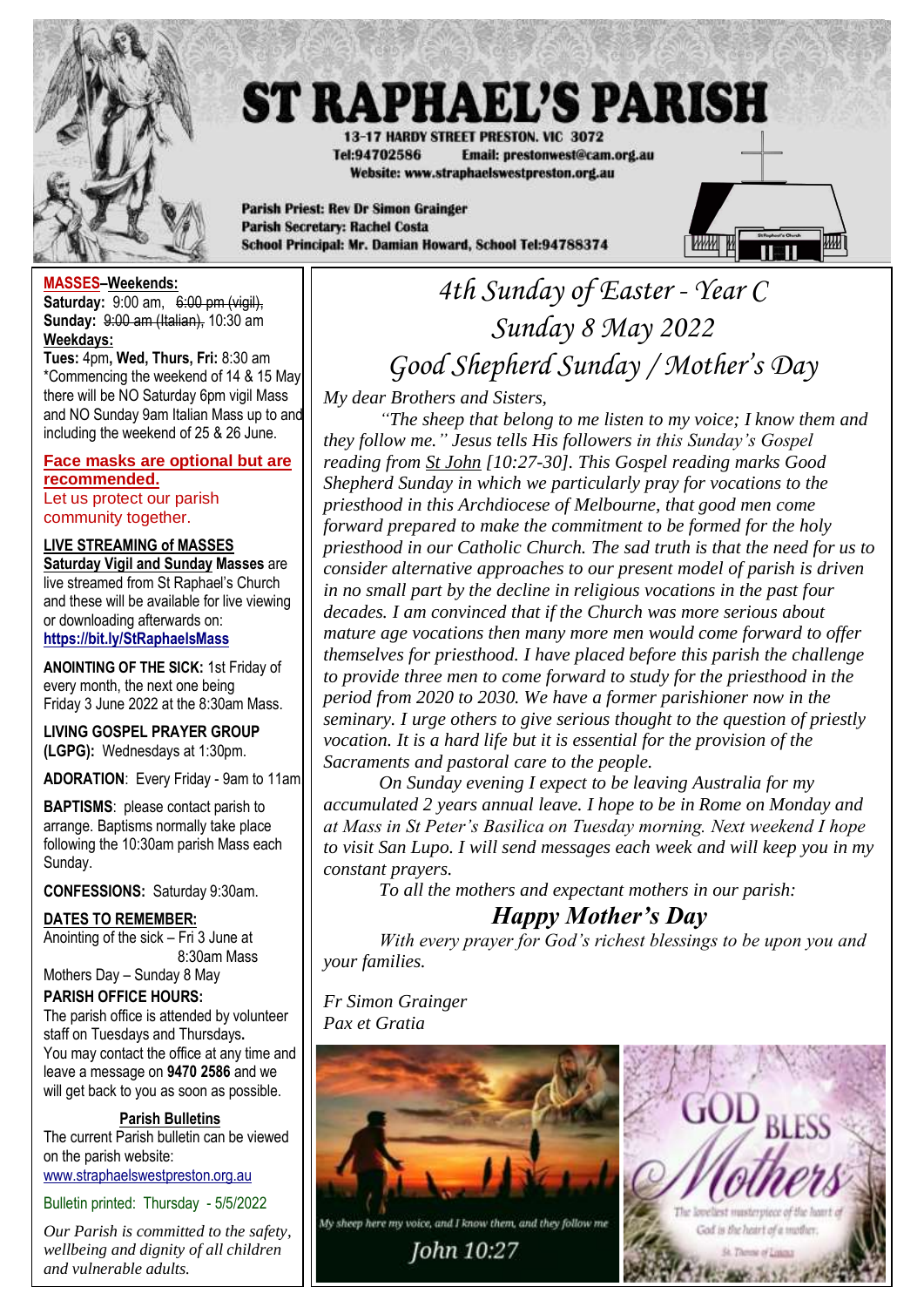|                 | <b>10:30AM Mass</b>           | <b>10:30AM Mass</b> |
|-----------------|-------------------------------|---------------------|
|                 | <b>Ministers of Communion</b> | <b>Readers</b>      |
| 15-May-22       | Bruna D'Alessandro            | Maria Sanciolo-Bell |
|                 | Lucy Triulcio                 | Vitale To'oTo'o     |
| $22$ -May-22    | Jennifer Singam               | Melinda Di Prospero |
|                 | Rosetta Macri                 | Mary Finn           |
| $29$ -May-22    | Amitu'anai To'oto'o           | Anna Sisinni        |
|                 | Katalina To'oto'o             | Nika Cseh           |
| $05$ -Jun-22    | Bruna D'Alessandro            | Maria Sanciolo-Bell |
|                 | Ferenc Cseh                   | Rosetta Macri       |
| $12$ -Jun- $22$ | Jennifer Singam               | Melinda Di Prospero |
|                 | Parker Maloney                | Giulia Digiglio     |
| $19$ -Jun-22    | Lucy Triulcio                 | Anna Sisinni        |
|                 | Rosetta Macri                 | Josephine Knight    |
| $26 - Jun - 22$ | Ferenc Cseh                   | Melinda Di Prospero |
|                 | Parker Maloney                | Terri Crisafi       |

The above roster is for the 7 weekends that Fr Simon is away on annual leave.

The 1st reading is read by the 1st rostered reader in Italian. The Responsorial Psalm, 2nd reading, Alleluia and prayers of the faithful are all read by the 2nd rostered reader in English.

#### **CHURCH CLEANING**: **LAWN MOWING:**

† † †

*We pray for the sick:* Giuseppina, Cabrini, Dorothy, Sebastiana, Lina, Amalia, Marie, Kristian, Raffaella, Rob, Flavio, Antonietta, Charleez, Claudia, Matthew, Elijah, Cesarina, Alfio, Annunziata, Luana, Karol, Lily, Wilma, Pauline, Carmela, Noah, Luca, Patrick

#### *We pray for the repose of the souls of:*  **RECENTLY DECEASED:**

#### **ANNIVERSARIES:**

Maria De Fazio (1 month Sat 7/5 at 6pm) M. Teresa Lamberti, Caterina Doria, Elisabetta Spanò (all Sun 8/5 at 9am)

Rocco Sisinni (Sun 8/5 at 9am)

Maria Bonora (2nd Anniv. Sun 8/5 at 9am)

Nestora A Gamas (1st Anniv.) & Manuela Z Argayoso (27th Anniv.) – both Sun 8/5 at 10:30am

*…for the comfort and consolation of their families.*

† † †

 *Baptism Congratulations*  The community of St Raphael's congratulates

*Harvey Russo*

for his Baptism on 8 May 2022.

AAA

 *1 st Eucharist Congratulations*  The community of St Raphael's congratulates

### *Vincent Schenk*

who received for the first time the most Sacred Body and Blood of our Lord Jesus Christ on Sunday 8 May 2022 AAA

**A REMINDER…**The donation box for the decoration of our altar is at the rear of the church. *Many thanks for those who contribute.*

† † †

**LAST WEEKEND'S COLLECTION: Thanksgiving:** \$ 643 **Presbytery:** \$361 Many thanks to all our contributors **ዕ የ የ** 

## **Please take the bulletin home**

## **Parish Prayer:**

Generous God,

We give our thanks to you for the gifts you have given to us - our life, our family and friends – time, talents and material possessions.

Above all we are grateful for the Father's unconditional love, for Jesus Christ our Savior and for the Holy Spirit who nourishes us with every spiritual gift.

All we have comes from you. May we remember this always and rejoice in your generosity.

Sustain us on our Christian journey, so that we may constantly renew our relationship with you and all people of our parish community.

Grant us the strength and courage to become better followers of Jesus: to be disciples and to live the Christian Way of Life. Amen St Raphael healer and guide protect us.

#### ቀቀቀ LAST RITES

Fr Simon is available at anytime to give the Last Rites at homes, nursing homes and hospitals in the area.

#### † † †

#### **Envelopes for requests for Masses to be offered for deceased / unwell loved ones**

**Please note:** Written requests for Masses to be offered must be given to Fr Simon at least 4 days before the Mass is requested to be offered. Those who have requested a Mass to be offered will need to speak with Fr Simon at least 5 minutes before the commencement of that Mass so that Fr Simon knows that they are present.

Please find at the back of the Church, envelopes for your use when requesting a Mass to be offered for deceased/unwell family members. Envelopes may be placed in the collection baskets.

## † † †

## *THOUGHTS FROM POPE FRANCIS*



*In this month dedicated to the Virgin Mary, let us learn from her that prayer is the best weapon of Christian life; without persistent prayer, no victory over evil is possible.* 

† † †

## **FEAST DAYS OF THE WEEK**

*Monday 9th May (St Louise de Marillac) Tuesday 10th May St John of Avila*

*Thursday 12th May Ss Nereus and Achilleus, St Pancras Friday 13th May Our Lady of Fatima Saturday 14th May St Matthias, apostle*

† † †

#### **Corpus Christi College and Catholic Theological College Good Shepherd Sunday Appeal Sunday 8 May 2022**

*Support the training of priests for tomorrow's Church* Today is the World Day of Prayer for Vocations. Pope Francis tells us: There can be no greater joy than to risk one's life for the Lord! I would like to say this especially to you, the young. Do not be deaf to the Lord's call. If he calls you to follow this path, do not pull your oars into the boat, but trust him. Let us pray for the young people in our community, and in our families and circle of friends. May our prayers help them to be open to the Lord's call to consecrated life or priesthood.

**Your (tax deductable) donation will** 



support the living arrangements and education for the Corpus Christi College seminarians. **DONATE DONATE DONATE Via our website:** 



**A Vocation View:** On this World Day of Prayer for Vocations, pray for yourself. Pray to know if God is calling YOU to be a Priest, Sister or Brother. Pray!

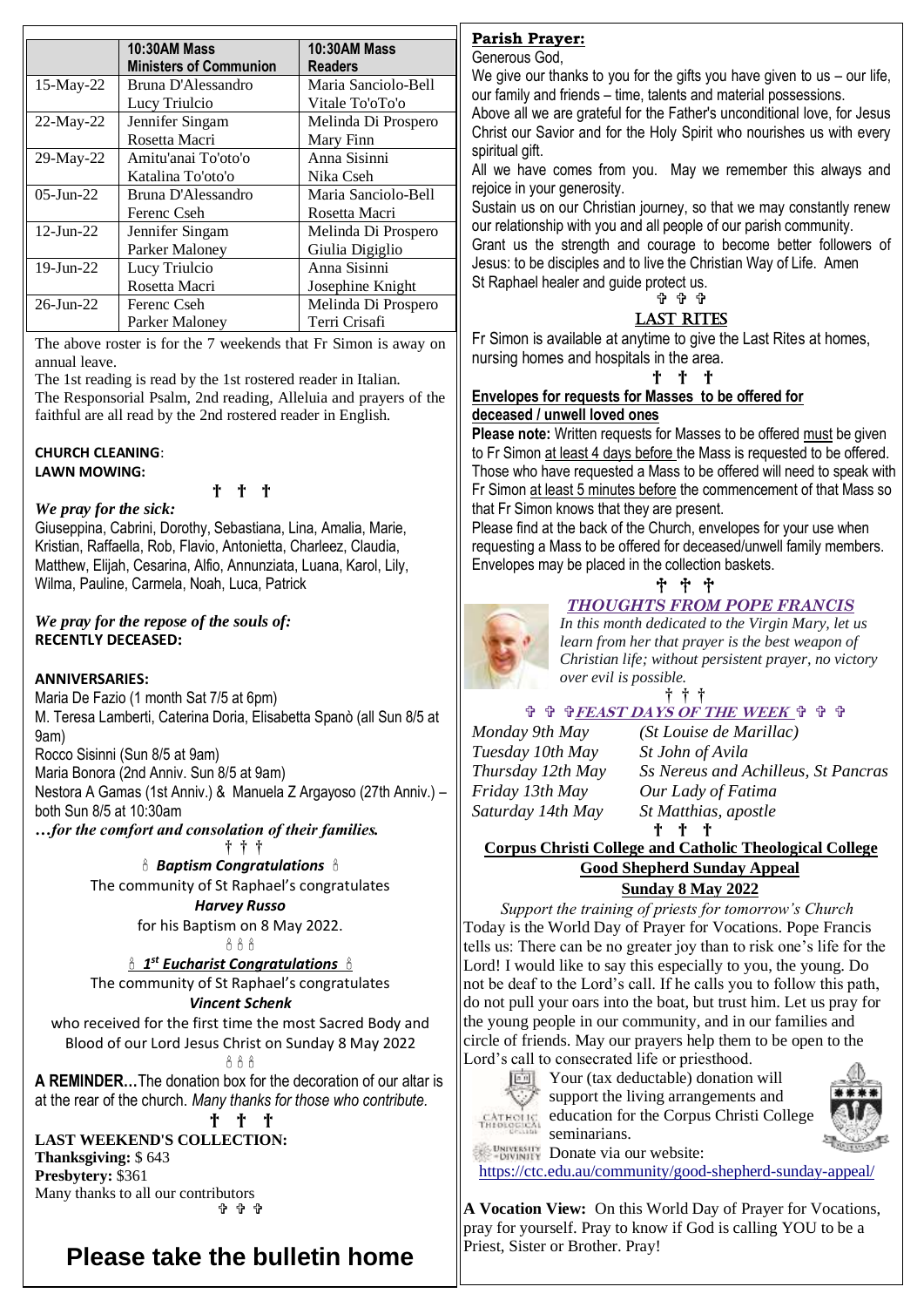**MAY MASS COUNT.** During the month of May, the Archdiocese organises this survey during the weekends so as to know how Catholics are faring in their church attendance and to organise better the pastoral needs of the parishes.

#### † † †

### **Whilst Fr Simon is away…**

On the evening of Sunday 8 May 2022, Fr Simon will be going on annual leave. While he is away there will be Mass in our parish church every day from Tuesday to Sunday, six days a week. However commencing the weekend of 14 and 15 May, the only Mass on Saturdays will be the 9am Mass, and the only Mass on Sundays will be the 10:30am parish Mass in which the first reading will be in Italian to accommodate the needs of our very faithful Italian Mass community.

The normal Sunday Mass schedule will resume at 6pm on Saturday 2 July. On Sunday 3 July there will be the 9am Italian Mass and then the 10:30am parish Mass.

#### **New Roster for whilst Fr Simon is away**

Your new rosters for the 10:30am Sunday Mass for while Fr Simon is away i.e. 14/15 May up to and including 25/26 June 2022 can be collected from the Church foyer.

#### † † †

#### **Mass to commemorate those who have died during the COVID pandemic**

**Sunday 22 May 2022**, 11am at St Patrick's Cathedral celebrated by Archbishop Peter A Comensoli.

This Mass will be offered for all the departed who could not be mourned properly or whose lives could not be celebrated suitably because of pandemic restrictions. All welcome.

## † † †

## *Stewardship Reflection*

*"The disciples were filled with joy and the Holy Spirit." (ACTS 13:52)*

The disciples heard Our Lord's call and were able to spread the Gospel message with strength and vitality. We, too, can experience that same joy if we make room for the Holy Spirit to fill our hearts. When we use our gifts in the way that God intends, He fills us with supernatural joy. A joy that others notice and are attracted to!

#### † † †

#### **Requests for past parish priests or visiting priests to conduct funerals at St Raphael's parish church**

Parishioners are welcome to request past parish priests or visiting priests to undertake funeral Masses at St Raphael's church. However, they must understand that once they have made such a request Fr Simon will not be available to undertake the funeral if that priest is not available or becomes unable to conduct the funeral. Parishioners should also be aware that it is a colossal imposition for Fr Raymond to come to do funerals at St Raphael's involving him in 3 hours of travel.

#### ቱ ቱ ቱ **Piety Stall**

The piety stall stocks small gifts and cards for all Sacraments as well as various religious items at reasonable prices. Please take the time to have a look after any of the weekend Masses. Thank you

#### **† † †**

#### **Catholic Theological College**

*Series of short sessions: online via Zoom* **Engaging Your Faith**

Choose one, choose all, choose what interests you and all for just \$25 per session, running 3 to 28 May 2022. Booking, payment & more information: [ctc.edu.au/engaging-your-faith/](https://ctc.edu.au/engaging-your-faith/)

#### **SENIORS LUNCH &**

Seniors lunches have returned for 2022 under the new name of:  **ST RAPHAEL'S COMMUNITY LUNCH** 

The next lunch will be on Thursday 19 May at 12:00 Mid-day at: Darebin RSL, 402 Bell St, Preston. Please let us know if you will be attending the lunch by writing your name on the form in the foyer. **All** are welcome.



## Loving God,

we thank you for the love of the mothers you have given us, whose love is so precious that it can never be measured, whose patience seems to have no end.

We pray for those mothers who fear they will run out of love or time, or patience. We ask you to bless them with your own special love.

Amen.

#### **SmartLoving Breakthrough**

**An Online Course for spouses in troubled marriages** If your marriage is under stress or you feel disconnected from your spouse, but don't know how to ease the pain, join us for this online course.

Identify your conflict triggers.

Learn strategies to de-escalate an argument. Restore hope with practical relationship strategies.

**[smartloving.org/breakthrough](https://aus01.safelinks.protection.outlook.com/?url=https%3A%2F%2Fpmrc.ontraport.com%2Fc%2Fs%2F2Q9%2FJ0Os%2F6%2Fvlq7%2F6m9%2F69gsJ5%2Fs2AkKJBwjQ%2FP%2FP%2FQX&data=05%7C01%7Cprestonwest%40cam.org.au%7C69519118326f4fbf3eca08da2d6164f8%7C48ee20c7c8ea423c8b28f19801e34193%7C0%7C0%7C637872193596322874%7CUnknown%7CTWFpbGZsb3d8eyJWIjoiMC4wLjAwMDAiLCJQIjoiV2luMzIiLCJBTiI6Ik1haWwiLCJXVCI6Mn0%3D%7C3000%7C%7C%7C&sdata=nK9uRkHeB%2FcbX0sjYSPYTrz48QQd9y1ZeE5dZbbqYTA%3D&reserved=0)**

Divine Mercy Sale 50% Off (ends May 31) Use coupon code: **DivineMercy**

#### $\odot$   $\odot$  SHARE A JOKE  $\odot$   $\odot$

A woman had just arrived home from Mass on Mother's Day when she noticed her front door slightly ajar.

She quietly entered her house and walked into the kitchen where she discovered an intruder. Since she had no weapon to scare him off, she raised her hand and shouted "Acts 2:38!"

The burglar froze allowing the woman time to pull out her smart phone and call the police.

The police arrived soon after with the burglar still not moving. He was frozen stiff and white as a ghost.

The two officers asked her, "What did you say to him?"

She said she had just quoted scripture to him, "Repent and be baptised every one of you in the name of Jesus Christ so that your sins may be forgiven."

As the police put the intruder into the back of the divvy van, they asked him why the scripture verse scared him so much?"

"Scripture," exclaimed the burglar, "I thought she said she had an axe and two 38s."

A warm welcome to new parishioners to St Raphael's

Please let us know that you have joined our community and if there is anything we can do for you.

Are you new to our Parish?

Need Thanksgiving envelopes?

Pease complete the details below and place in the collection plate at Mass or send to the Parish office.

Name:

Phone:

Address:

*To existing parishioners: if you would like to contribute on a regular basis using the envelopes, please complete the above. Thank you.*